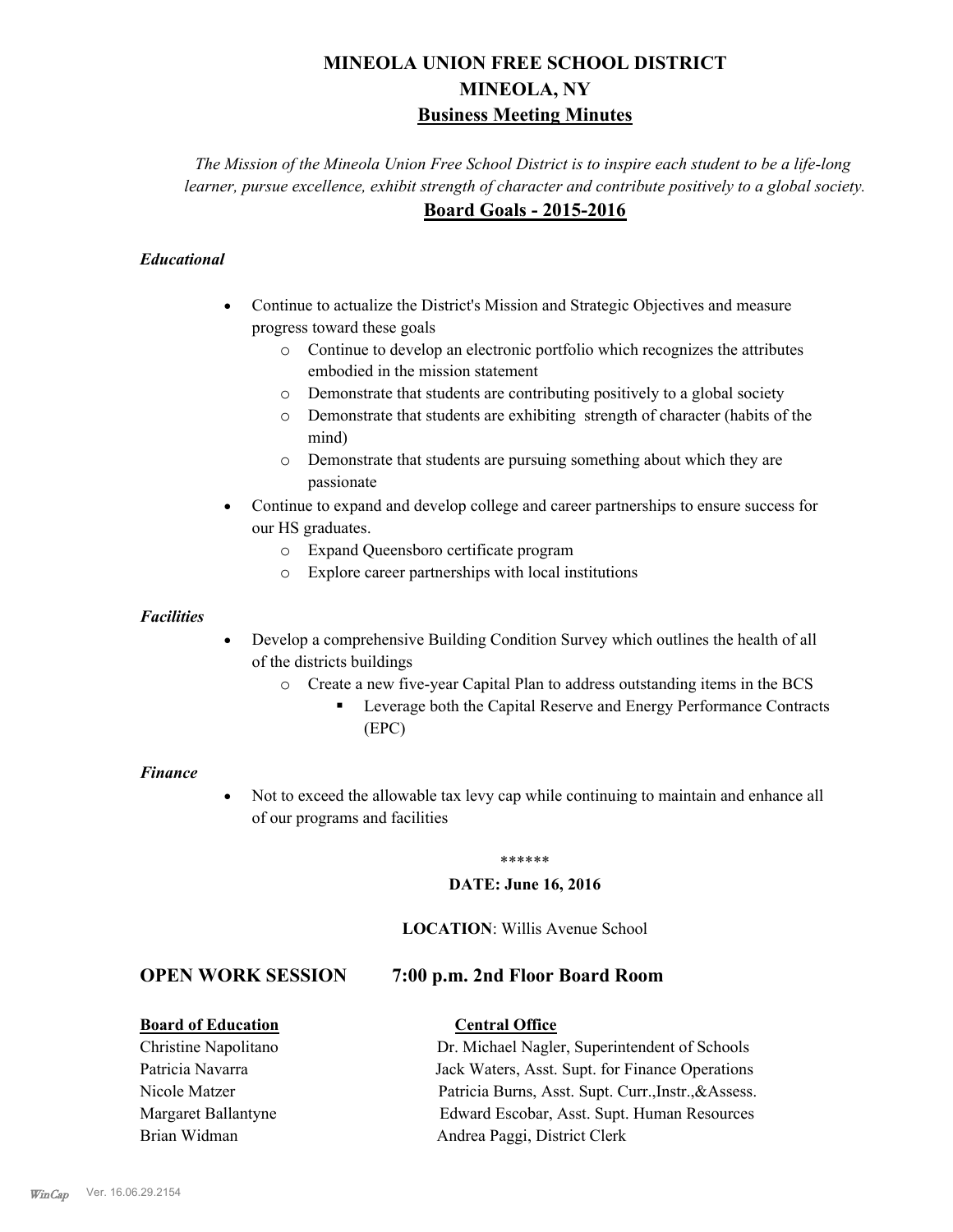# **A. Call to Order- 7:00 pm**

**B. Pledge of Allegiance**

- **C. Reading of Mission- Nicole Matzer**
- **D. Moment of Silent Meditation**

## **E. Dais & Visitor Introductions**

Absent- Patricia Navarra and Patricia Burns

# **F. High School Student Organization Report**

Tonight's Student Organization report was by Felicia Vella. She reported that it has been very busy at the high school. The students are taking regents exams and AP exams took place in May. The 7th graders from the Middle School visited the High School. Felicia reported that some college professors came to the High School to meet with seniors as preparation for their first semester in college. Felicia talked about the many recent events at the High School including: Battle of Grades, the Art Show, STEAM Night, Senior Awards Breakfast, National Honor Society Inductions, Varsity Award, Music Awards and Tri-M Inductions, High School Concert, NYSSMA , Senior Boat Trip and the Prom. Felicia also stated that the High School graduation will take place on 6/25 at the Tilles Center. Felicia stated that this will be her last meeting as the Student Organization representative. She has had this opportunity for two years and truly enjoyed this experience. Felicia thanked the Board for this opportunity and all that she has learned from this experience. Christine Napolitano expressed to Felicia how much her presence at the Board Meetings has meant and what joy she has brought to the meetings. Ms. Napolitano wished Felicia good luck and asked her to keep in touch. Dr. Nagler also commented that Felicia is a spectacular young woman who has both entertained and informed the Board of all that is going on at the High School. He stated that he is very proud of Felicia and how she has represented the District.

The Superintendent invited Mr. Escobar to make a special presentation this evening. Ed Escobar stated that recently several young men were made Eagle Scouts. There were three of these individuals whose projects focused on the beautification of the District and they are Christopher Mueller, Anthony Sarno and Andrew Desiderio. These three were invited to tonight's meeting however, due to scheduling conflicts only one was able to be here. Mr. Escobar stated that Andrew Desiderio's project was a beautification of Hampton Street and Meadow Drive. Mr. Escobar stated that Andrew represents the District mission, is goal oriented and a truly good individual. Nicole Matzer congratulated Andrew and added that he is the Senior Patrol Leader for the troop. Dr. Nagler added that in his Ted Talk, he refers to a student named Andrew and this is the student that he was talking about. Dr. Nagler stated that the District is very proud of Andrew's accomplishment.

## **G. BOE Reports**

## **a. Comments from Board Trustees**

Brian Widman wished the seniors good luck.

Margaret Ballantyne thanked everyone for a great year and acknowledged all of the parent volunteers, teachers and most of all our students.

Nicole Matzer wished the seniors good luck and thanked everyone for a great year.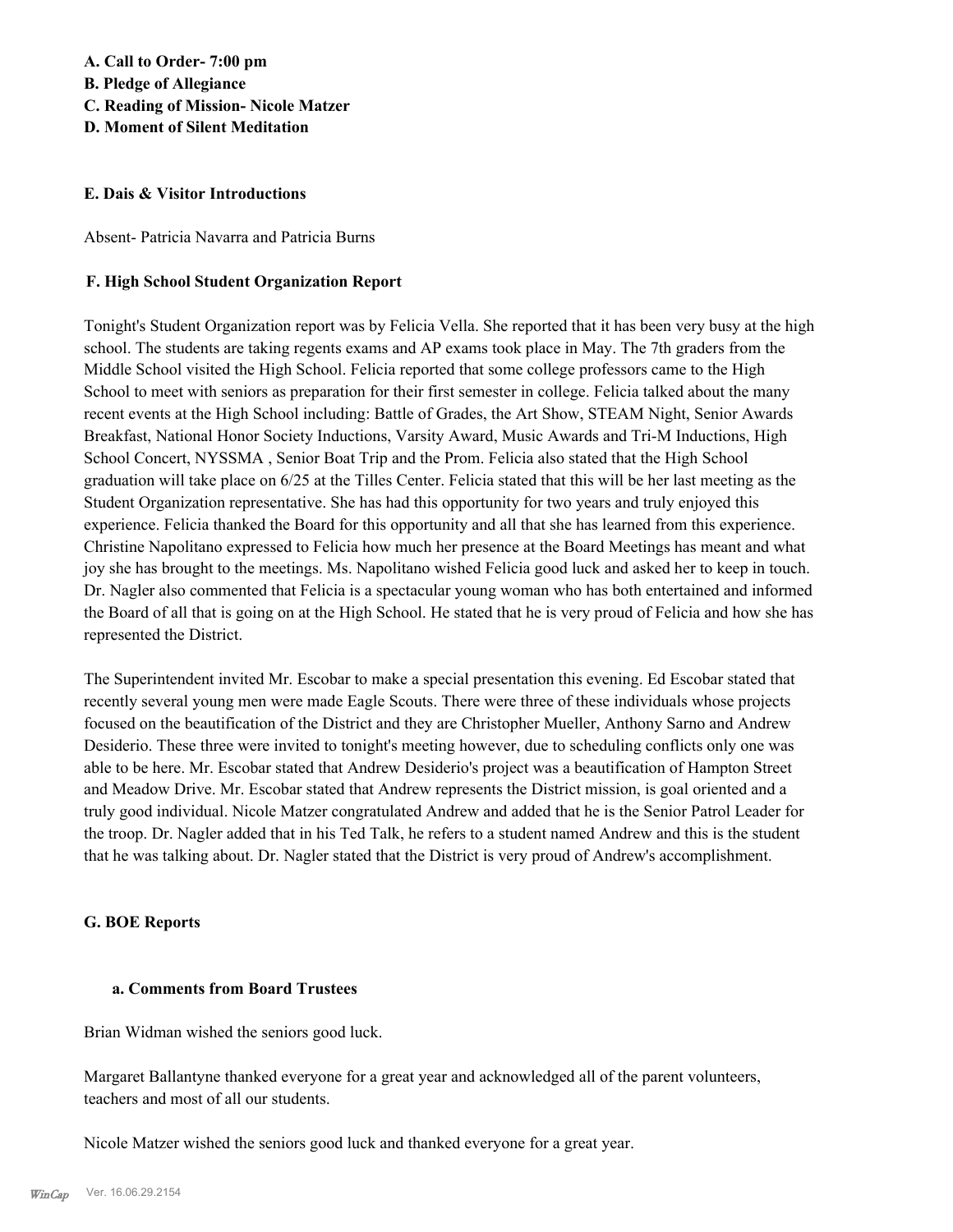#### **b. Comments from Board President**

Christine Napolitano took this opportunity to thank Diane Anderson who served as interim principal at Hampton Street School. She is a kind and good hearted person, who really stepped up and did a great job.

#### **c. Comments from Superintendent**

Dr. Nagler also thanked Diane Anderson for stepping into this role and reflected on first meeting her when he was the High School principal. Dr. Nagler attended the Varsity Award Dinner on Monday and he acknowledged the two athletes that went to States this year. The Superintendent stated that he had spoken with Joe Owens regarding the status of the Summer Music Program and there are currently 180 students registered. This program's attendance is growing steadily each year. Dr. Nagler gave a facilities update: High School track and field project is underway; the Middle School bus loop is in the final design phase; the Fab Lab project will begin June 27; Hampton Street windows are almost complete and will be followed by the installation of the doors; and the doors at Meadow will be installed. Dr. Nagler thanked Jack Waters, Dan Romano and Ed Escobar for staying on top of all of these projects. Christine Napolitano requested that Dr. Nagler inform people of his TedX talk. Dr. Nagler stated that he recently did a TedX talk and the link can be found on the district website. He stated that his topic was "Why Education should be more like pizza". Dr. Nagler stated that he would appreciate feedback on what people think about it.

#### **H. Old Business**

The Board had no old business this evening.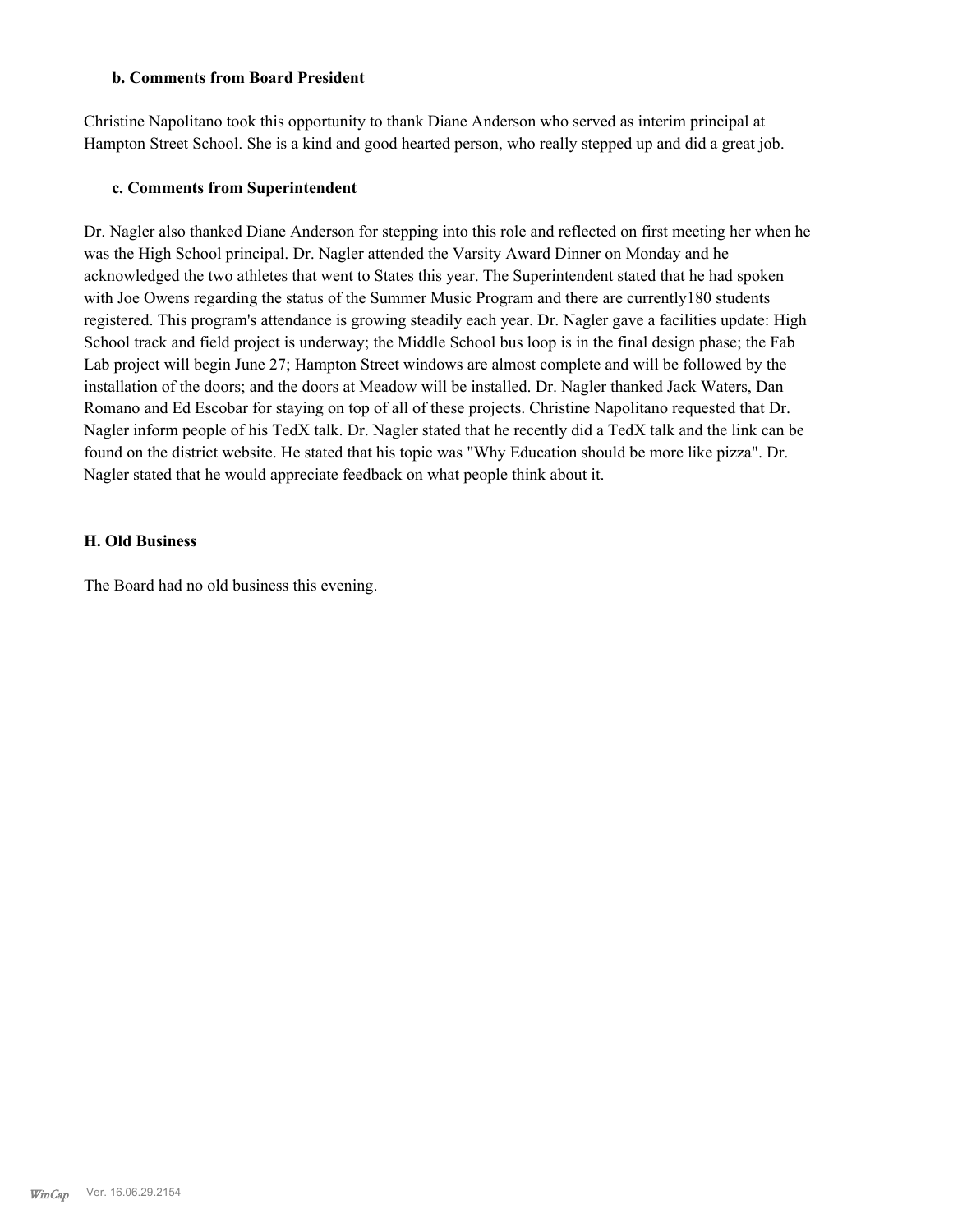## **I. New Business**

#### **Policy- Second Reading and Adoption of Revised Board Policies**

**RESOLUTION # 89 - BE IT RESOLVED** that the Board of Education of the Mineola UFSD waives the second formal reading of the following Revised Board Policies due to their availability on the information table and moves their adoption:

Policy # 7521- Students With Life-Threatening Health conditions

Policy # 8260- Title I Parent Involvement

**Motion:** Margaret Ballantyne **Second:** Nicole Matzer

Yes: Brian Widman **No:** None Margaret Ballantyne Nicole Matzer Christine Napolitano

**Passed:** Yes

## **Regulations- Second Reading and Adoption of Board Regulations**

**RESOLUTION # 90 - BE IT RESOLVED** that the Board of Education of the Mineola UFSD waives the second formal reading of the following Board Regulations due to their availability on the information table and moves their adoption: Regulation # 3280R- Public Use of School Facilities Regulation Regulation # 5411R- Procurement Guidelines Regulation # 7521R- Opioid Overdose Prevention Regulation

| <b>Motion:</b> | Brian Widman                                                                 |     |      |
|----------------|------------------------------------------------------------------------------|-----|------|
| Second:        | Margaret Ballantyne                                                          |     |      |
| Yes:           | Brian Widman<br>Margaret Ballantyne<br>Nicole Matzer<br>Christine Napolitano | No: | None |
| Passed:        | Y es                                                                         |     |      |

#### **Employee Agreement**

**RESOLUTION # 91 - BE IT RESOLVED**, that the Board of Education of the Mineola Union Free School District hereby authorizes and approves a Side Letter Agreement concerning Employee # 914, made known to the Board in executive session, between the Board, the Employee, and the Mineola Teachers' Association,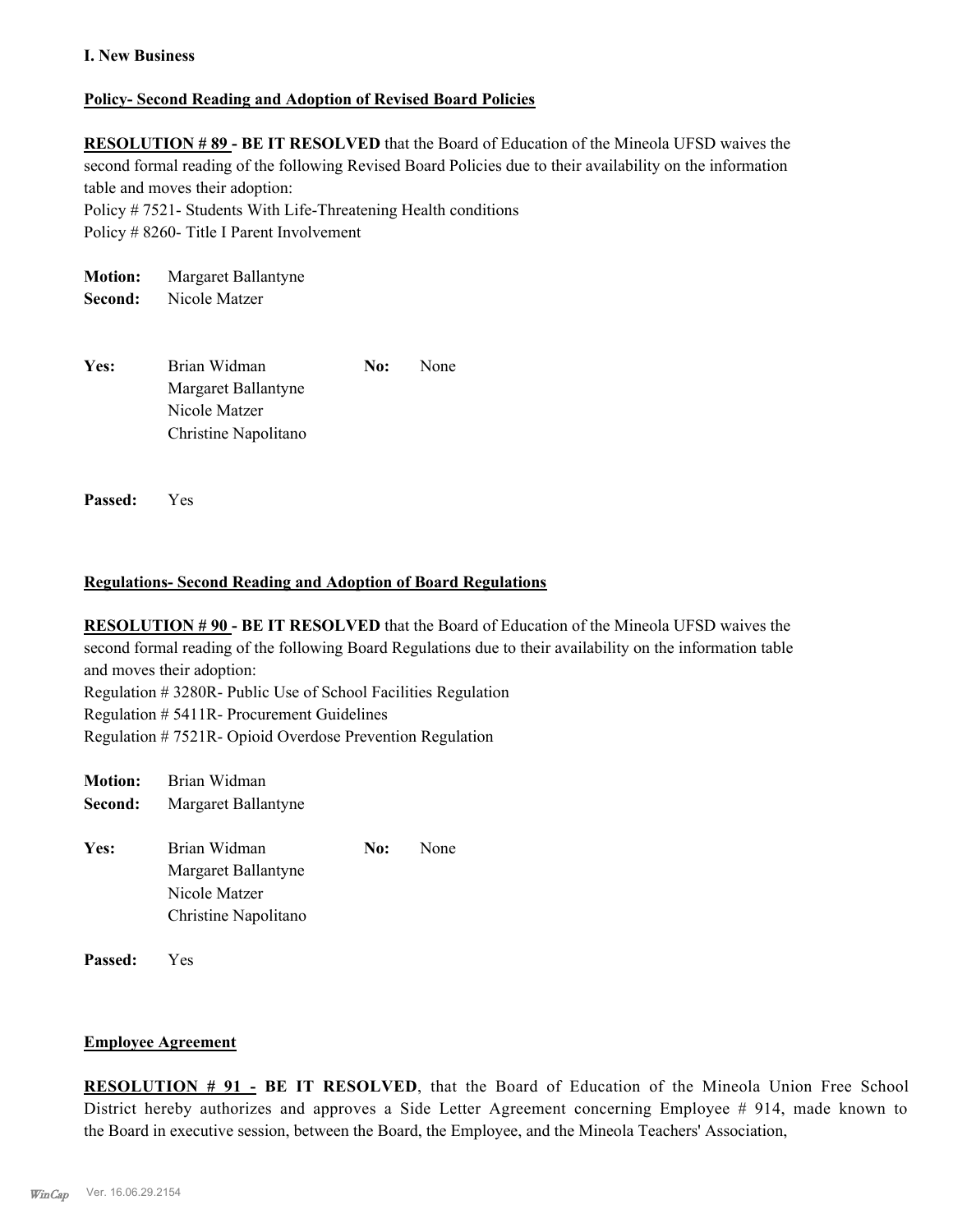| <b>Motion:</b> | Margaret Ballantyne  |     |      |
|----------------|----------------------|-----|------|
| Second:        | Nicole Matzer        |     |      |
| Yes:           | Brian Widman         | No: | None |
|                | Margaret Ballantyne  |     |      |
|                | Nicole Matzer        |     |      |
|                | Christine Napolitano |     |      |
|                |                      |     |      |

**Passed:** Yes

#### **J. Consensus Agenda**

**RESOLUTION # 92 - BE IT RESOLVED** that the Board of Education approves the consensus agenda items J.1.a. through J.9.b., as presented.

**Motion:** Nicole Matzer **Second:** Margaret Ballantyne

Discussion: Dr. Nagler stated that he was very excited about all of the appointments this evening, especially the promotions. He stated that when you promote within, you lose very little time and an organization can go from good to great much quicker. Dr. Nagler stated that it is very important to get all the right people on the "bus" and for all of them to know what direction we are going. He added that all of these individuals understand the mission and the direction we are headed. Matthew Gaven will be moving to Central Office to be the Director of Technology. Andrew Casale will become the Middle School principal and Dr. Nagler stated he has not stopped working since he got here. Dr. Nagler referred to Mr. Casale and Margarita Maravel as the Dynamic Duo. She will become the Hampton Street Principal. Dominick Tolipano will become the Assistant Principal at Jackson Avenue and Ms. Gonzalez' right hand man. Heather Dvorak will become the Assistant Principal of Curriculum and Instruction at the High School. Dr. Nagler is proud of all that each of these individuals will bring to their new roles. Christine Napolitano stated that she has heard Dr. Nagler's goal over the years to bring on new leaders. She is very excited about the great things to come. She thanked each of these individuals, wished them good luck and expressed that the Board is here to support them. Dr. Ballantyne stated that it is exciting to see all of these individuals taking on bigger roles and congratulated all. Nicole Matzer expressed her congratulations and wished them good luck. There were no additional comments or discussions and the Board voted on the resolution.

| <b>Yes:</b> | Brian Widman         | No: | <b>None</b> |
|-------------|----------------------|-----|-------------|
|             | Margaret Ballantyne  |     |             |
|             | Nicole Matzer        |     |             |
|             | Christine Napolitano |     |             |

**Passed:** Yes

#### 1. **Accepting of Minutes**

That the Board of Education accepts the minutes of the May 17, 2016 Business Meeting and June 2, 2016 Workshop Meeting as presented. a.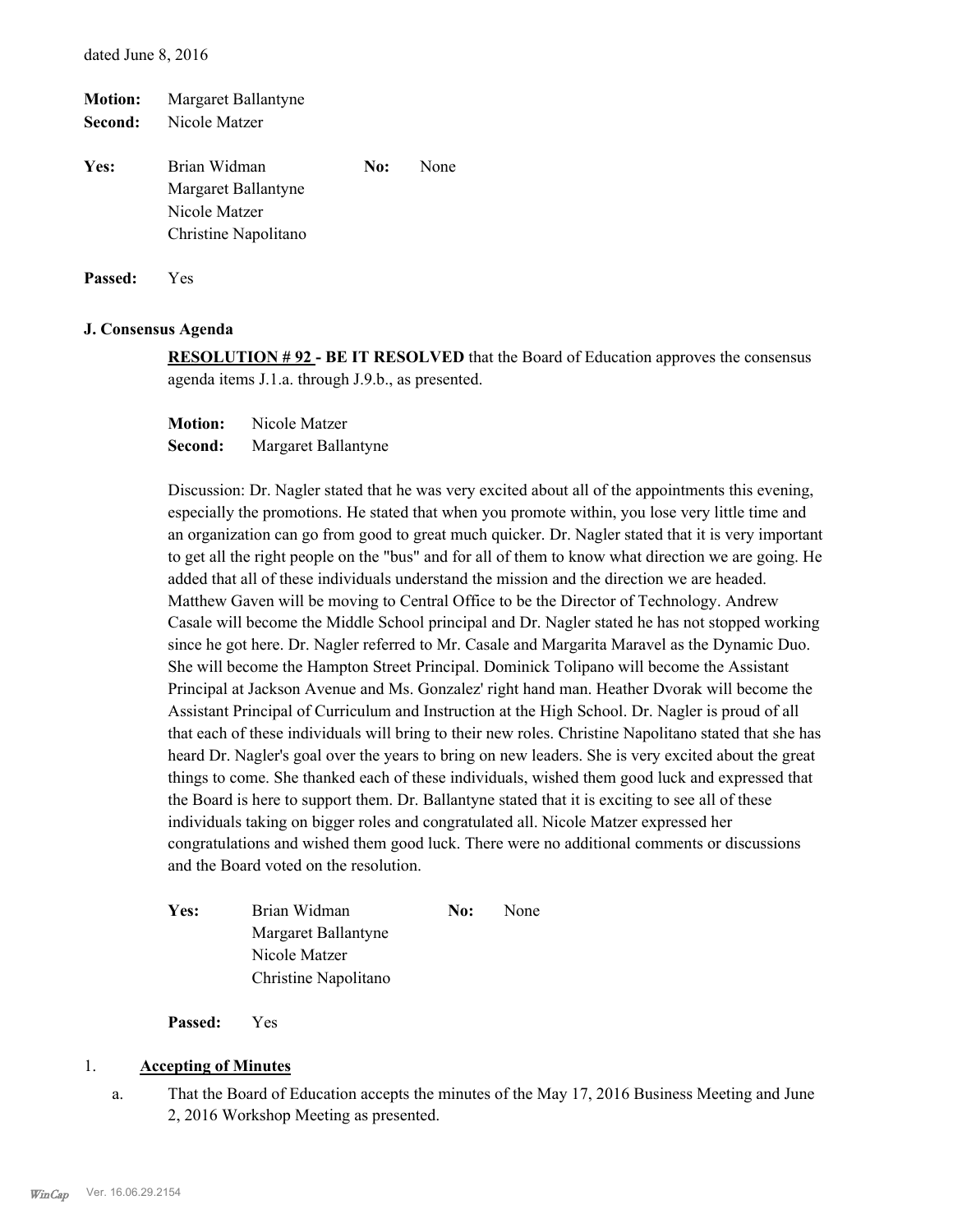# 2. **Instruction**

- a. Resignation(s)
- That the Board of Education accepts the resignation of Andrew J. Casale, Middle School Instructional Leader, effective June 30, 2016. 1.
- That the Board of Education accepts the resignation of Matthew C. Gaven, Middle School Principal, effective June 30, 2016. 2.
- That the Board of Education accepts the resignation of Margarita Maravel, Middle School Instructional Leader, effective June 30, 2016. 3.
- That the Board of Education accepts the resignation of Dominick J. Tolipano, Elementary Teacher, effective June 30, 2016. 4.
- That the Board of Education accepts the resignation of Carmen T. Vazquez, Elementary Teacher, effective June 30, 2016. 5.
- That the Board of Education accepts the resignation of Rachel M. Montanez, Color Guard Director, effective June 9, 2016. 6.
- That the Board of Education accepts the resignation of Heather Dvorak, Dean of Discipline, effective June 30, 2016. 7.
- b. Leave(s) of Absence/Personal
- That the Board of Education grants a request to Nicole Bartone, for an unpaid Leave of Absence, due to personal reasons, effective August 31, 2016 to June 30, 2017. 1.
- c. Leave(s) of Absence/Child Rearing
- That the Board of Education grants a request to Karen Bendel, for a Leave of Absence, for childrearing purposes, using accumulated sick days, starting approximately November 17, 2016. 1.
- d. Appointments Instruction
- That the Board of Education approves the appointment of Andrew Casale, to the probationary position of Middle School Principal, effective July 1, 2016. Salary: AMSA MS Principal, Step 1, \$164,345. Probationary Period July 1, 2016 to June 30, 2020. 1.
- That the Board of Education approves the appointment of Margarita Maravel, to the probationary position of Elementary Principal at Hampton Street, effective July 1, 2016. Salary: AMSA Elementary Principal, Step 1, \$155,573. Probationary Period: July 1, 2016 to June 30, 2020. 2.
- That the Board of Education approves the appointment of Dominick Tolipano, to the probationary position of Assistant Principal at Jackson Avenue, effective July 1, 2016. Salary: AMSA SPVR, Step 1, \$143,381. Probationary Period: July 1, 2016 to June 30, 2020. 3.
- That the Board of Education approves the appointment of Kuri DiFede, to the probationary position of Computer Science Teacher in the tenure area of technical subjects, effective August 31, 2016. Salary: MA, Step 4, \$77,147. Probationary Period: August 31, 2016 to August 30, 2020. 4.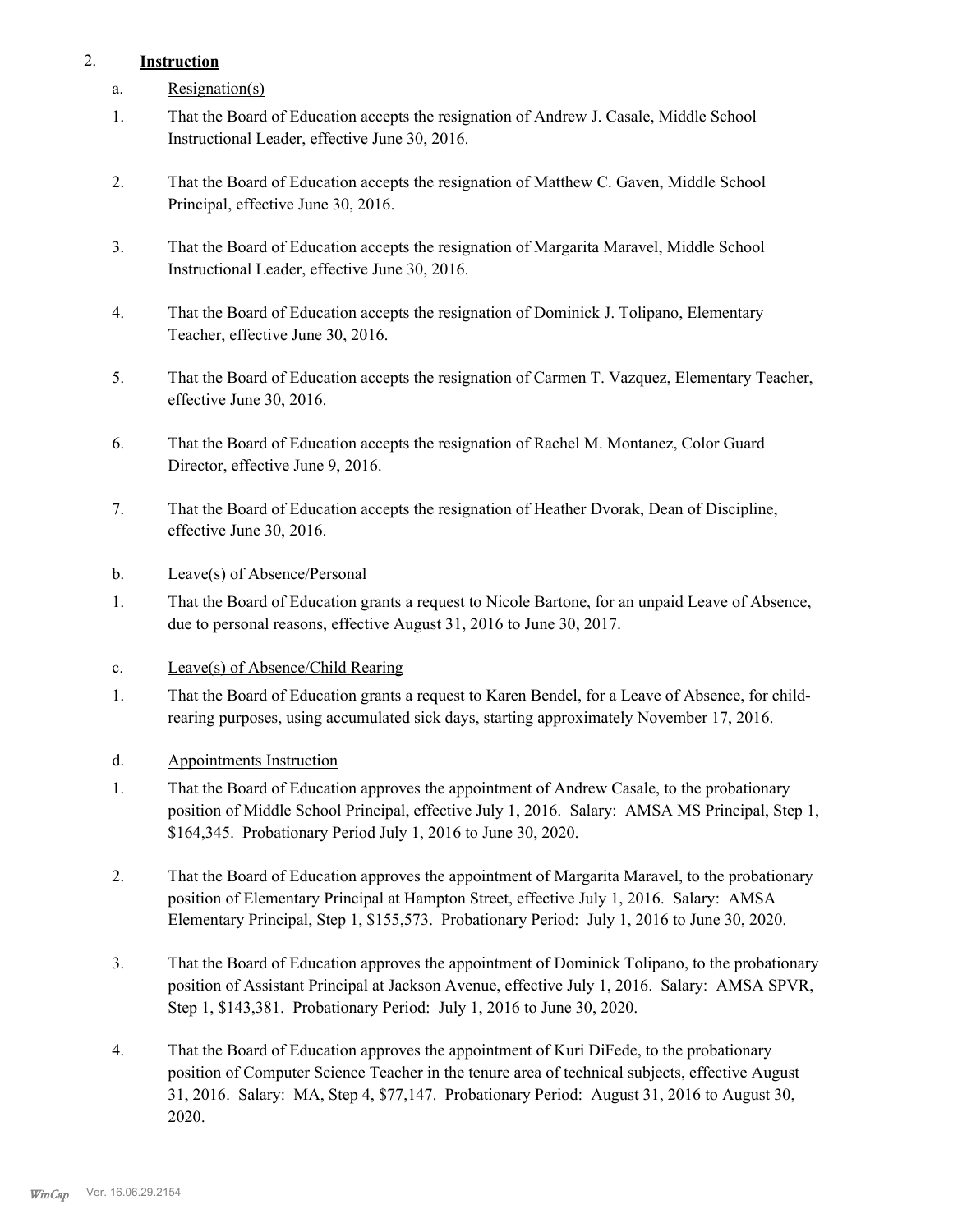- That the Board of Education approves the appointment of James Durso, to the probationary position of Physical Education Teacher, effective August 31, 2016. Salary: MA, Step 1, \$68,282. Probationary Period: August 31, 2016 to August 30, 2020. 5.
- That the Board of Education approves the appointment of Elizabeth Gerner, to the probationary position of Math/Special Education Teacher, effective August 31, 2016. Salary: MA, Step 1, \$68,282. Probationary Period: August 31, 2016 to August 30, 2020. 6.
- That the Board of Education approves the appointment of Jamie McAndrew, to the probationary position of Social Studies/Special Education Teacher, effective August 31, 2016. Salary: MA, Step 1, \$68,282. Probationary Period: August 31, 2016 to August 30, 2020. 7.
- That the Board of Education approves the appointment of Michael Oliveri, to the probationary position of ELA/ Special Education Teacher, effective August 31, 2016. Salary: MA, Step 1, \$68,282. Probationary Period: August 31, 2016 to August 30, 2020. 8.
- That the Board of Education approves the appointment of Damaris Ramirez, to the position of Probationary Elementary Teacher, effective August 31, 2016. Salary: MA+30, Step 6, \$88,157. Probationary Period: August 31, 2016 to August 30, 2020. 9.
- That the Board of Education approves the appointment of Matthew Gaven, to the position of Probationary Director of Technology, effective July 1, 2016 with a salary of \$176,329. Probationary Period: July 1, 2016 to June 30, 2020. 10.
- That the Board of Education approves the appointment of Nicholas Tonini, to the position of Probationary Physical Education Teacher, effective August 31, 2016. Salary: BA, Step 1, \$58,706. Probationary Period: August 31, 2016 to August 30, 2020. 11.
- That the Board of Education approves the appointment of Daniel Reardon, to the position of Probationary Dean of Discipline, effective July 1, 2016 with a salary of \$120,000. Probationary Period: July 1, 2016 to June 30, 2020. 12.
- That the Board of Education approves the appointment of Irina Renner, to the position of Probationary ELA/ENL/Special Teacher, effective August 31, 2016. Salary: MA+30, Step 1, \$72,828. Probationary Period: August 31, 2016 to August 30, 2020. 13.
- That the Board of Education approves the appointment of Andrew Woolsey, to the position of Probationary Technology Education Teacher, effective August 31, 2016. Salary: MA, Step 3, \$74,186. Probationary Period: August 31, 2016 to August 30, 2020. 14.
- That the Board of Education approves the appointment of Carmen Vazquez, to the position of Instructional Leader, effective July 1, 2016. Salary: AMSA MSIL, Step 1, \$129,842. Probationary Period: July 1, 2016 to June 30, 2020. 15.
- That the Board of Education approves the appointment of Catherine Simek, to the position of Instructional Leader, effective July 1, 2016. Salary: AMSA MSIL, Step 1, \$129,842. Probationary Period: July 1, 2016 to June 30, 2020. 16.
- That the Board of Education approves the appointment of Sara Ortiz, to the position of Instructional Leader, effective July 1, 2016. Salary: AMSA MSIL, Step 1, \$129,842. Probationary Period: July 1, 2016 to June 30, 2020. 17.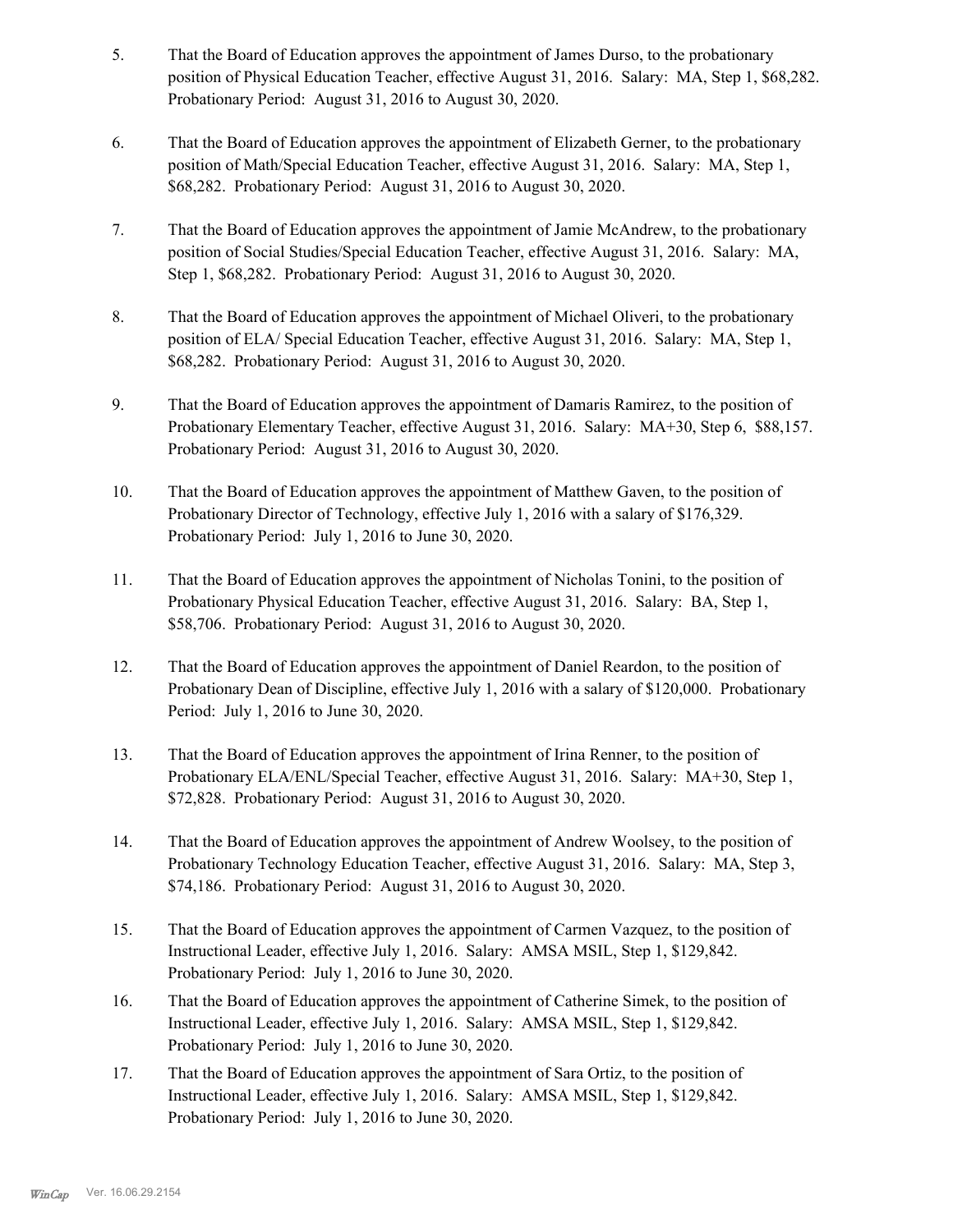- That the Board of Education approves the appointment of Leigh Shaw, to the position of Instructional Leader, effective July 1, 2016. Salary: AMSA MSIL, Step 1, \$129,842. Probationary Period: July 1, 2016 to June 30, 2020. 18.
- That the Board of Education approves the appointment of Nicole Culella, to the position of Instructional Leader, effective July 1, 2016. Salary: AMSA MSIL, Step 1, \$129,842. Probationary Period: July 1, 2016 to June 30, 2020. 19.
- That the Board of Education approves the appointment of Heather Dvorak, to the position of Assistant Principal at Mineola High School, effective July 1, 2016. Salary: AMSA HSAP, Step 1, \$147,936. Probationary Period: July 1, 2016 to June 30, 2020. 20.

# 3. **Instruction: Committee on Special Education**

a. That the Board of Education approves the CSE/CPSE/SCSE recommendations for programs and services for students with IEPs for the time period from 3/1/16- 5/31/16. Please be advised that all of the parents have received the student's IEP and a copy of their DUE process rights.

# 4. **Instruction: Contracted**

a. That the Board of Education approves an agreement between the Mineola UFSD and Fred Robert Bocchino, Heart of Change, consultant to work with Principals and Key Leaders (teachers) for the 2016-2017 school year.

b. That the Board of Education approves an agreement between the Mineola UFSD and Cristian R. Solorza, consultant to work with Principals and teachers for the 2016-2017 school year.

c. That the Board of Education approves an agreement between the Mineola UFSD and Miller Educational Consulting Services, Inc. to work with Principals and teachers for the 2016-2017 school year.

d. That the Board of Education approves an agreement between the Mineola UFSD and Gina Castaldo, consultant, to work with Principals and teachers for the 2016-2017 school year.

## 5. **Instruction: Student Actions**

- That the Board of Education approves the following Out of State and /or Overnight field trips: - Marching Band at Band Camp: Monday, August 15, 2016 - Saturday, August 20, 2016- Camp Kinder Ring, Hopewell Junction, NY, at no cost to the district. a.
	- Guidance Department Field Trip to NYS Colleges, September 21-22, 2016

# 6. **Civil Service**

- a. Appointments
- That the Board of Education approve the amendment of the appointment of Joany Laurent, to the position of 5 hour Bus Driver from June 1, 2016 to June 15, 2016. 1.
- That the Board of Education approve the appointment of Caryn Hope Smith, to the position of .5 Registered Nurse, for the 2016/2017 school year, effective September 1, 2016. Salary is \$22,765 on Step 1. 2.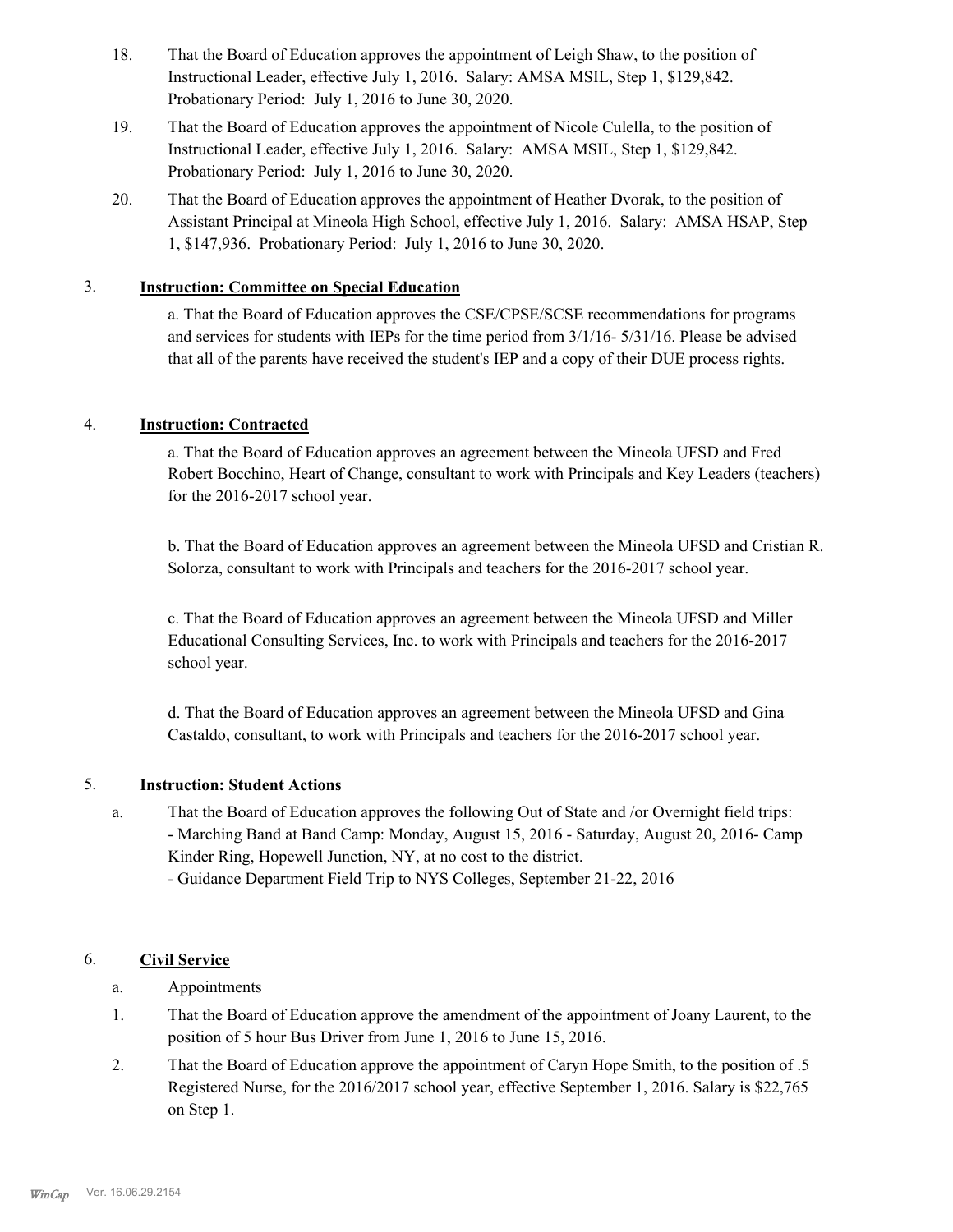- That the Board of Education approve the appointment of Sheri Ragolia, to the position of .5 Registered Nurse for the 2016/2017 school year, effective September 1, 2016. Salary is \$22,735 on Step 1. 3.
- That the Board of Education approve the appointment of Erin Meehan, to the position of Seasonal Worker at the High School, effective July 1, 2016. Salary is \$8.00 per hour. 4.
- b. Leave(s) of Absence
- That the Board of Education approve a paid Medical Leave of Absence, due to family illness, to Frances Lapoff, Bus Attendant, effective June 2, 2016 through June 24, 2016. 1.
- That the Board of Education approve a paid Medical Leave of Absence, due to family illness, to Joaquim Farinhas, 10 month Bus Driver, effective May 23, 2016 through June 13, 2016. 2.
- That the Board of Education approve a paid Medical Leave of Absence to Gonzalo Giron, Cleaner, effective May 31, 2016 through June 27, 2016. 3.
- c. Resignation(s)
- That the Board of Education accept, with regret, the resignation for the purpose of retirement of Vivian Depascale, Bus Driver, effective July 29, 2016. 1.
- Appointment(S) Summer Special Ed Teachers-In-Training That the Board of Education approves the following Teachers-In-Training for the Summer Special Education Program: d. **POSITION EMPLOYEE NAME SALARY EFFECTIVE**

| <b>PUSITIUN</b> | EMPLOYEE NAME   | SALAR Y | <b>EFFECTIVE</b> |
|-----------------|-----------------|---------|------------------|
| Seasonal Worker | Andrea Agurto   | \$8.50  | 07/05/2016       |
| Seasonal Worker | Angela Tsakiris | \$8.50  | 07/05/2016       |

- e. Civil Service: Other
- That the Board of Education approve the following Seasonal Workers for the Instructional Wrestling Camp at the High School, effective July 11, 2016 through July 15, 2016. Salary will be \$8.00 per hour: -Edwin Acevedo 1.

-Michael Cueter

#### Appointment(S) Summer Cleaners(s) f.

That the Board of Education approves the following individuals as Summer Cleaners: POSITION EMPLOYEE NAME SALARY EFFECTIVE 1. Seasonal Worker Kyle Dunleavy \$8.50 06/07/2016 2. Seasonal Worker Thomas Farrell \$8.50 06/07/2016 3. Seasonal Worker Dominic Paggi \$8.50 06/07/2016 4. Seasonal Worker Anthony Coraci \$8.50 07/05/2016 5. Seasonal Worker James Gerstner \$8.50 07/05/2016 6. Seasonal Worker Edien Hincapie \$8.50 07/05/2016 7. Seasonal Worker Matthew Kosowski \$8.50 07/05/2016 8. Seasonal Worker Robert Lang \$8.50 07/05/2016 9. Seasonal Worker Richard Lucchesi \$8.50 07/05/2016 10. Seasonal Worker Peter McCormack \$8.50 07/05/2016 11. Seasonal Worker Daniel Pepe \$8.50 07/05/2016 12. Seasonal Worker Matthew Tavernite \$8.50 07/05/2016 13. Seasonal Worker Christopher Theriot \$8.50 07/05/2016 14. Seasonal Worker William Walton \$8.50 07/05/2016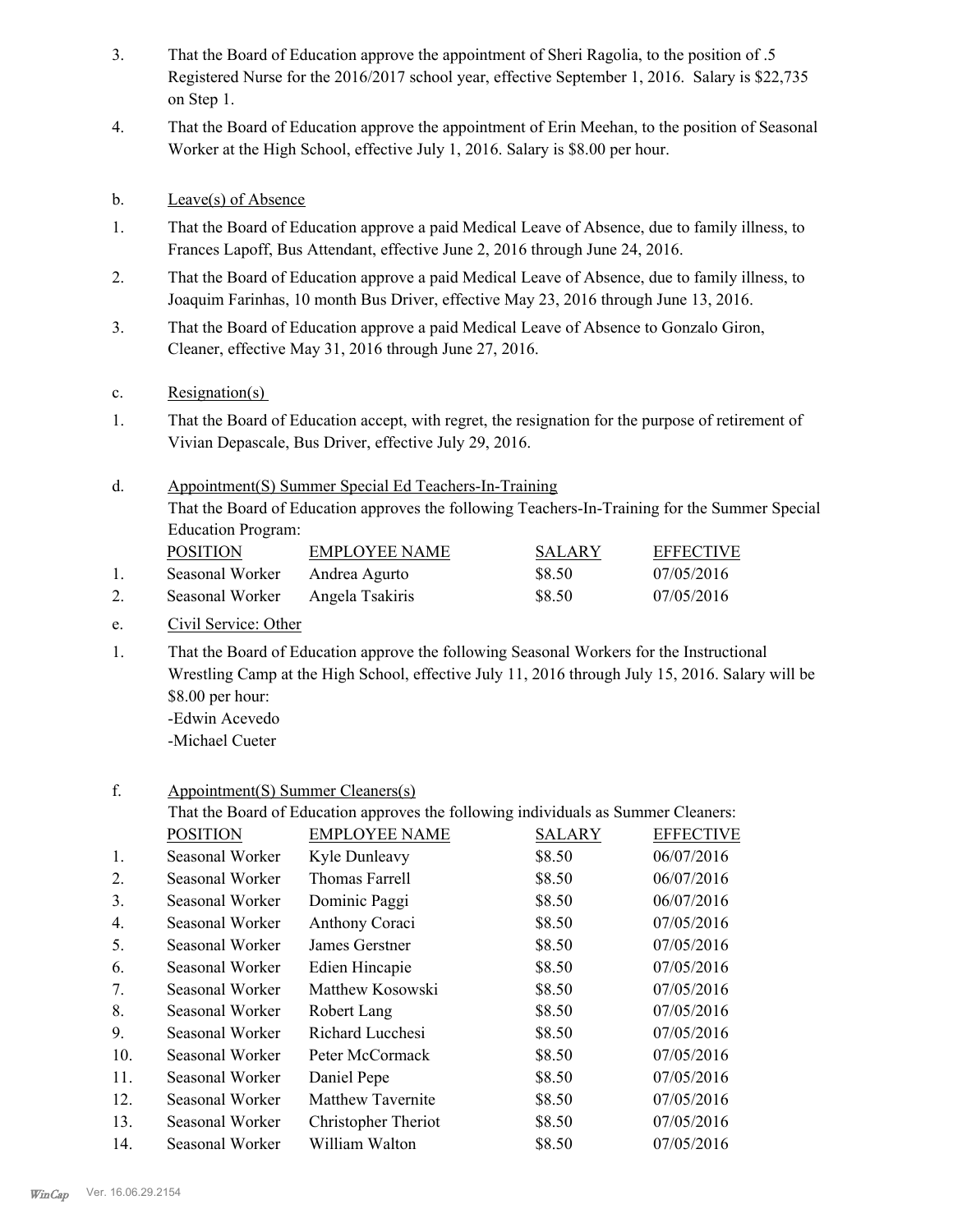|     | <b>POSITION</b> | <b>EMPLOYEE NAME</b>     | <b>SALARY</b> | <b>EFFECTIVE</b> |
|-----|-----------------|--------------------------|---------------|------------------|
| 15. | Seasonal Worker | Giovanni Dupuy           | \$8.50        | 07/05/2016       |
| 16. | Seasonal Worker | Ryan DePalma             | \$8.50        | 07/05/2016       |
| 17. | Seasonal Worker | Steven DePalma           | \$8.50        | 07/05/2016       |
| 18. | Seasonal Worker | Michael Volpe            | \$8.00        | 07/18/2016       |
| 19. | Seasonal Worker | Christopher Volpe        | \$8.00        | 07/18/2016       |
| 20. | Seasonal Worker | John Keyes               | \$8.00        | 07/05/2016       |
| 21. | Seasonal Worker | <b>Christopher Keyes</b> | \$8.00        | 07/05/2016       |
| 22. | Seasonal Worker | Nicholas Kern            | \$8.00        | 07/05/2016       |
| 23. | Seasonal Worker | Malcolm Hylton           | \$8.00        | 07/05/2016       |
| 24. | Seasonal Worker | Paul Hincapie            | \$8.00        | 07/05/2016       |
| 25. | Seasonal Worker | James Ryan               | \$8.00        | 07/05/2016       |
| 26. | Seasonal Worker | Julia Bregy              | \$8.00        | 07/05/2016       |

#### 7. **Business /Finance**

#### a. **Treasurer's Report**

1. That the Board of Education accepts the Treasurer's report for the period ending April 30, 2016 and directs that it be placed on file.

#### b. **Approval of Invoices and Payroll**

That the Board of Education accepts the Invoices and Payroll for the period ending May 31, 2016

| $A/P$ Warrant # 21 | May 11, 2016 | \$1,639,613.01 |
|--------------------|--------------|----------------|
| $A/P$ Warrant # 22 | May 24, 2016 | \$1,651,935.37 |

#### **TOTAL EXPENSES \$ 3,291,548.38**

PAYROLL # 21 & # 22

| General | \$4,142,055.00 |
|---------|----------------|
| F Fund  | \$51,724.42    |

**TOTAL PAYROLL \$4,193,779.42**

#### 8. **Business/Finance: Contract Approvals**

a. That the Board of Education approves a Consultant Agreement for Directing Technology Services between the Mineola UFSD and Marc Licht, from July 1, 2016 through August 31, 2016.

#### **Business/Finance: Disposal of District Property** 9.

That the Board of Education approves the disposal of the following district property, according to Policy #5250, declaring them obsolete:

- a. Colortran Video lighting "scoop"
- b. E-Z FX Jib Video Tripod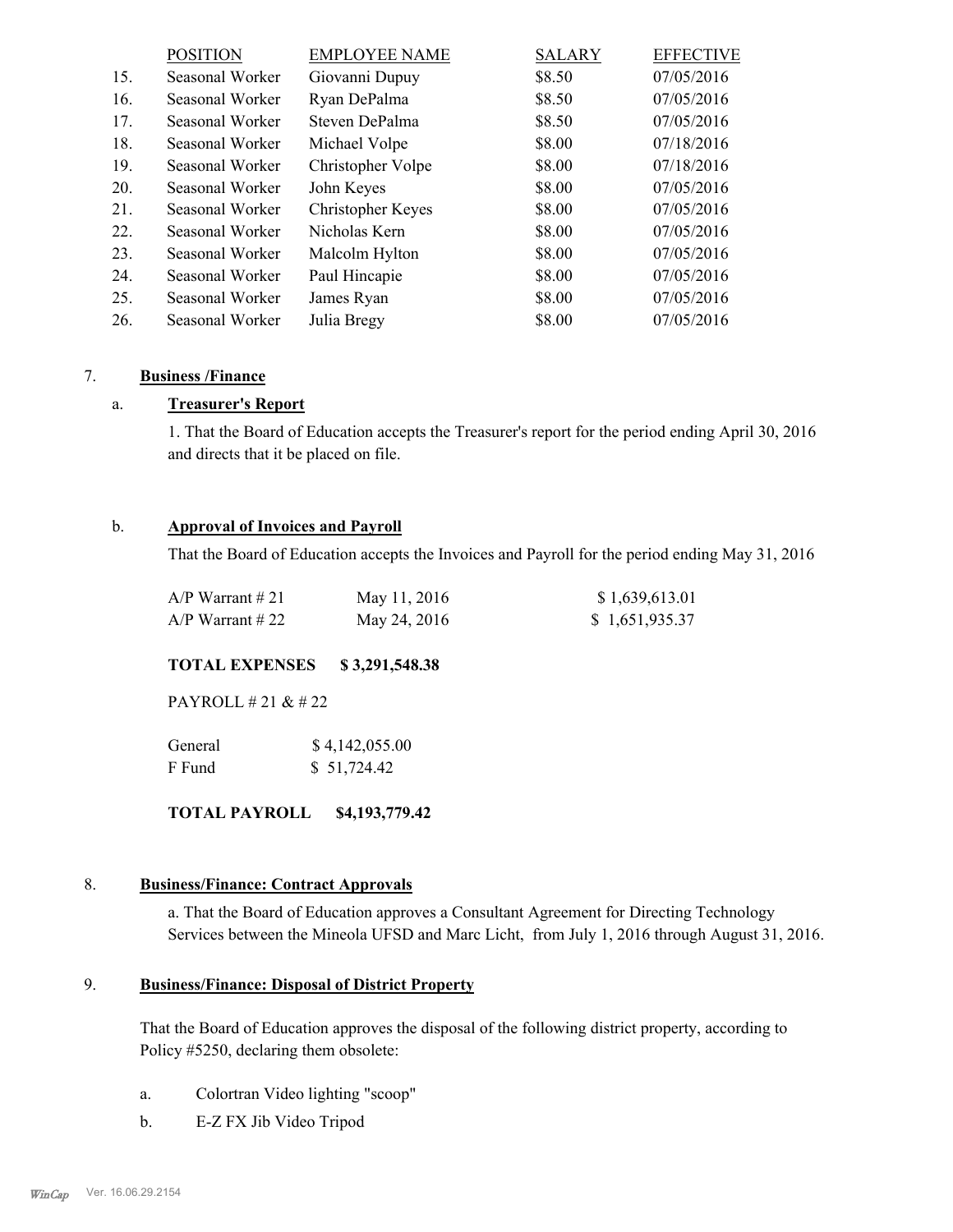#### **Lease Extension- Solomon Schechter**

**RESOLUTION # 93- WHEREAS**, the Solomon Schechter Day School of Nassau County timely indicated pursuant to the terms of its current lease agreement with the District that it wishes to exercise its option to renew the lease of the Cross Street School from the District for a period of five (5) additional years, to be in effect from July 1, 2016 through June 30, 2021; and

**WHEREAS**, the Board of Education has determined that the Cross Street School is not needed for school district purposes and will not be needed for school district purposes for the foreseeable future; and

**WHEREAS**, the Board has further determined that said extension of the lease of the Cross Street School is in the best interests of the School District; and

**WHEREAS**, the terms of the said lease extension appear to be generally favorable to the District; and

**WHEREAS** the terms of said lease extension provide for a rental payment which the Board hereby determines is not less than the fair market rental value of the premises, now therefore be it,

**RESOLVED**, that the Board of Education of the Mineola Union Free School District approves the extension of the existing lease with Solomon Schechter Day School of Nassau County for a period of five years, as set forth in the lease agreement and in accordance with Section 403-a of the Education Law subject to any requisite approval of the Commissioner of Education.

**Motion:** Nicole Matzer **Second:** Margaret Ballantyne

Discussion: The Superintendent explained that Solomon Schechter is about to enter the sixth year and is required to renew the lease every five years. Christine Napolitano commented that they have been very good tenants and neighbors as well.

| Yes: | Brian Widman         | No: | None |
|------|----------------------|-----|------|
|      | Margaret Ballantyne  |     |      |
|      | Nicole Matzer        |     |      |
|      | Christine Napolitano |     |      |

**Passed:** Yes

## **Award Bid**

**RESOLUTION # 94 - BE IT RESOLVED** that the Board of Education of the Mineola Union Free School District approves the awarding of the bid for Techno CNC Routers and CNC Plasma Cutters, bid opened June 16, 2016, to Allegheny Educational Systems, Inc.

**Motion:** Brian Widman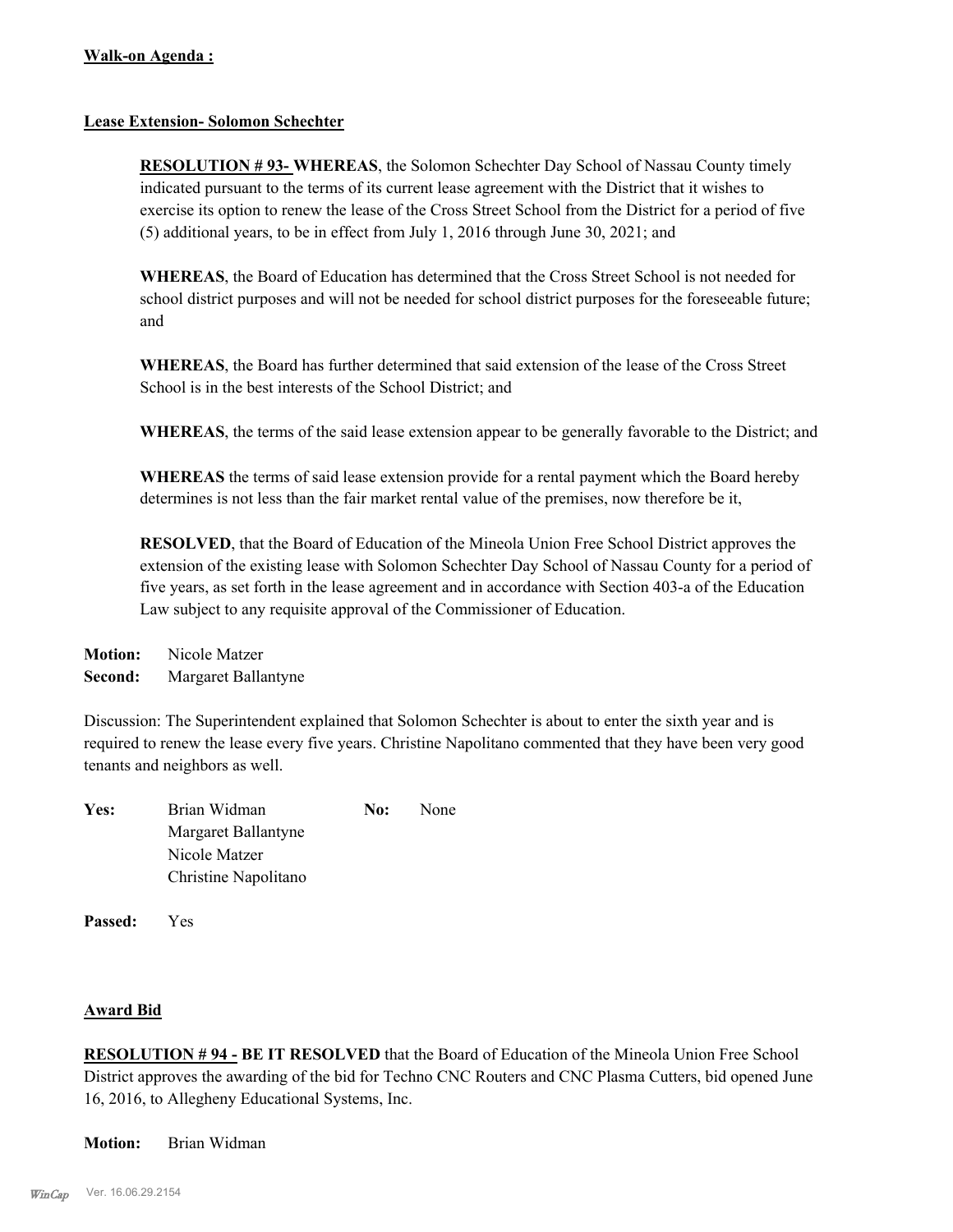# Second: Nicole Matzer

Discussion: Dr. Nagler stated this bid is for the Fab Lab equipment and is the last big piece in order to complete the lab.

| Yes: | Brian Widman         | No: | None |
|------|----------------------|-----|------|
|      | Margaret Ballantyne  |     |      |
|      | Nicole Matzer        |     |      |
|      | Christine Napolitano |     |      |
|      |                      |     |      |

**Passed:** Yes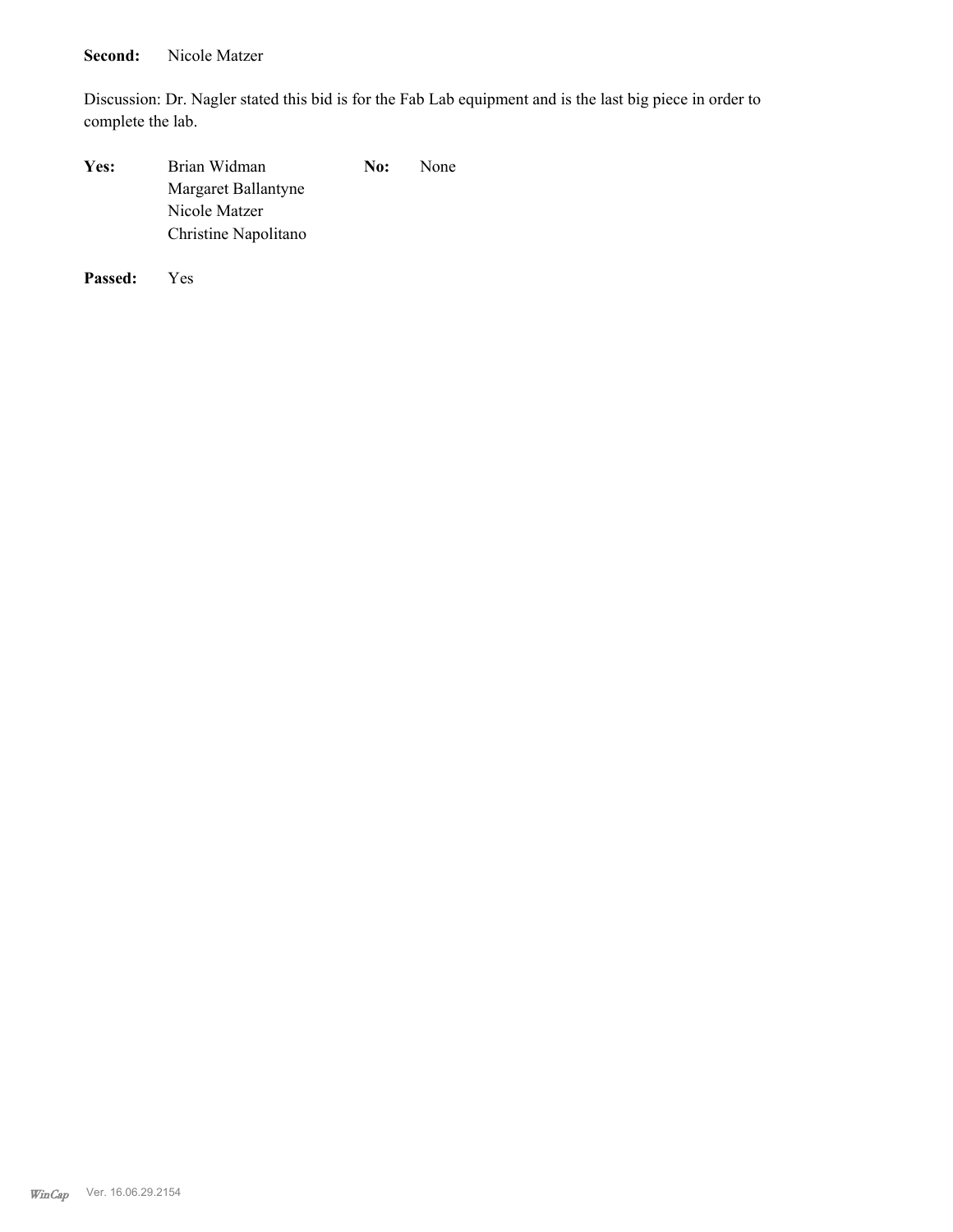#### **K. Superintendent's Report**

Superintendent of Schools' Reports for 6/16/16 Presentations:

- 1. Kid OYO Presentation
- 2. Senior Projects

The Superintendent introduced tonight's first presentation on Kid OYO and welcomed Melora Loffreto and Devon. Melora thanked the District for bringing coding into the schools. She stated that she and Devon first met Dr. Nagler at one of their free and open events. They met together to determine what he wanted in a coding program for Mineola. Based upon their meetings, they developed and continue to change based upon what is needed. They started with the maze code, which allows students to learn through a progressive approach. Students use more skills as they move along. Melora reported that the students really jumped right into this maze coding and enjoy creating their own mazes. There are 24 levels and the program works easily on the I pad. Students had access on all days throughout the year. Next year, a solar system model will be added. The goals of Kid OYO are to give the student real world experience and real tools. Melora displayed an example of the courses/ challenges/ solutions and badges. Dr. Nagler required that badges be tied to this program. Melora is very pleased how this partnership is going and stated that 2 students even petitioned them to become mentors to other students. Melora and Devon were so impressed with the work of two students that they have given them a scholarship to the two week program that they will be running at Stonybrook. In addition to meeting with Dr. Nagler, Melora also meets with teachers to determine what they would like to deliver to their students and Melora does the coding for the teachers based upon these discussions. Melora and Dr. Nagler discussed that she and Devon would like to bring a weekend Kid OYO program to Mineola and bring in their mentors to run it. This would be the first time that they would be running a program of this kind in K-12 Schools, as they usually run them in colleges. Dr. Nagler asked the Board if they give their approval for Kid OYO to run a weekend program in Mineola. The Board feels that this is a good idea and gave their approval. Christine Napolitano asked how Melora and Devon would respond to a parent asking why students should learn coding. Devon stated that coding involves logic and problem solving which are skills that are carried over into all different areas. Coding is a language and as with all languages, the younger the child, the easier it is to learn. Dr. Nagler stated that coding is constructive time on the computer and he related his own son's experience with coding. He stated that this is a fabulous company run by a husband and wife team. They listen to requests and change accordingly. He thanked them for coming to Mineola. Devon stated that he has developed many special relationships and thanked everyone for the opportunity to work here. Christine Napolitano stated that she would like to have a "Coding Evening" with Melora and Devon presenting the Kid OYO program. Parents need to understand what is taking place and kids can show off their work. Dr. Nagler, Melora and Devon agreed that this would be a great idea. Margaret Ballantyne thanked Melora and Devon.

Tonight's second presentation was "High School Senior Projects". Dr. Smith thanked the Board for the invitation to tonight's meeting and introduced Gary Desiree, Amy Trojanowski and Kyle Kern. It was explained that the Senior Project is a graduation requirement for all students. Many of these projects are related to college and career readiness. Mr. Desiree feels that these projects are very important because they make students think about what they would like to do in the future and where they are going. The students are also improving their presentation skills and get feedback from an audience. All seniors take the class and are given three choices for the project: A. 7-10 page paper and 10 hours field experience; B. 12- 15 page paper with no field work and C. Internship- 25 hours or Creative Endeavor (ex. mural) or service project. All choices require the students to make a presentation. Tonight, there are two examples of 2016 Senior Projects. The first presentation was taped and played for the board and the second presentation would be made by Kyle Kern. The first senior project presentation was an International project. The student, Aline, fundraised for the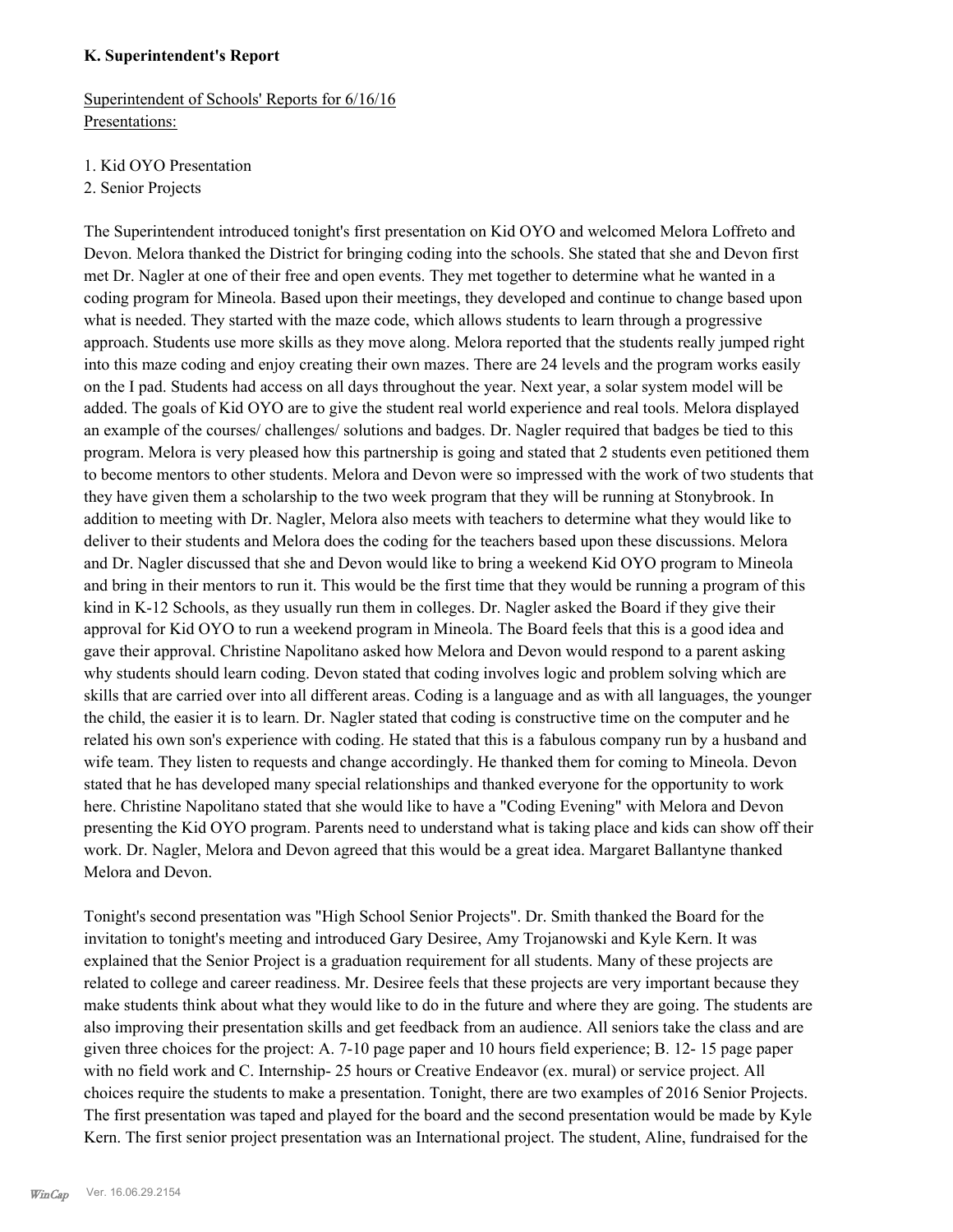project here and purchased items for the children in Paraguay, in order to get the most with her funds. Dr. Smith noted that Aline ended up in the hospital when she first started her project in Paraguay. But she continued as soon as she was released. The second senior project was by Kyle Kern and he chose choice A-10 hour internship and a paper. Kyle's project focused on Civil Engineering and Green Technology. He completed his internship with H2M and had 2 mentors. He completed two 5 hour days. Dr. Smith noted that Kyle put a great deal of work into his power point and presentation. Mr. Desiree concluded the presentation by explaining that the Senior Projects are the culmination of Career Exploration at the High School. Students develop many skills with these projects including: interpersonal skills, presentation skills and on-the-job experience. The Board acknowledged that the two senior projects presented tonight were very impressive and both students did a very good job.

Dr. Nagler inquired which option is the most popular with students. Dr. Smith stated that most students choose "a" or "c". The staff at the High School assists the students with finding the internships. Margaret Ballantyne commented that the presentation skills that the students learn are very helpful for them to have for college. Christine Napolitano commented that there is much talk about standardize test scores in education, but these experiences and projects are very important opportunities for students to have. Dr. Nagler asked Kyle if he feels the Senior Project should be part of the students curriculum. Kyle felt that the senior project is important because it helps students make choices and choose their path for the future.

#### Superintendent Comments

The Superintendent had no additional comments this evening, but stated that he was in need of an Executive Session.

#### **L. Public Comments**

Christine Napolitano opened the floor to public comments, however there were none this evening.

#### **M. Executive Session Time: 8:45 p.m.**

At 8:45 pm, a motion was made for the Board of Education to go into Executive Session to discuss negotiations.

| <b>Motion:</b> | Margaret Ballantyne  |     |      |
|----------------|----------------------|-----|------|
| Second:        | Nicole Matzer        |     |      |
| Yes:           | Brian Widman         | No: | None |
|                |                      |     |      |
|                | Margaret Ballantyne  |     |      |
|                | Nicole Matzer        |     |      |
|                | Christine Napolitano |     |      |
|                |                      |     |      |
|                |                      |     |      |

**Passed:** Yes